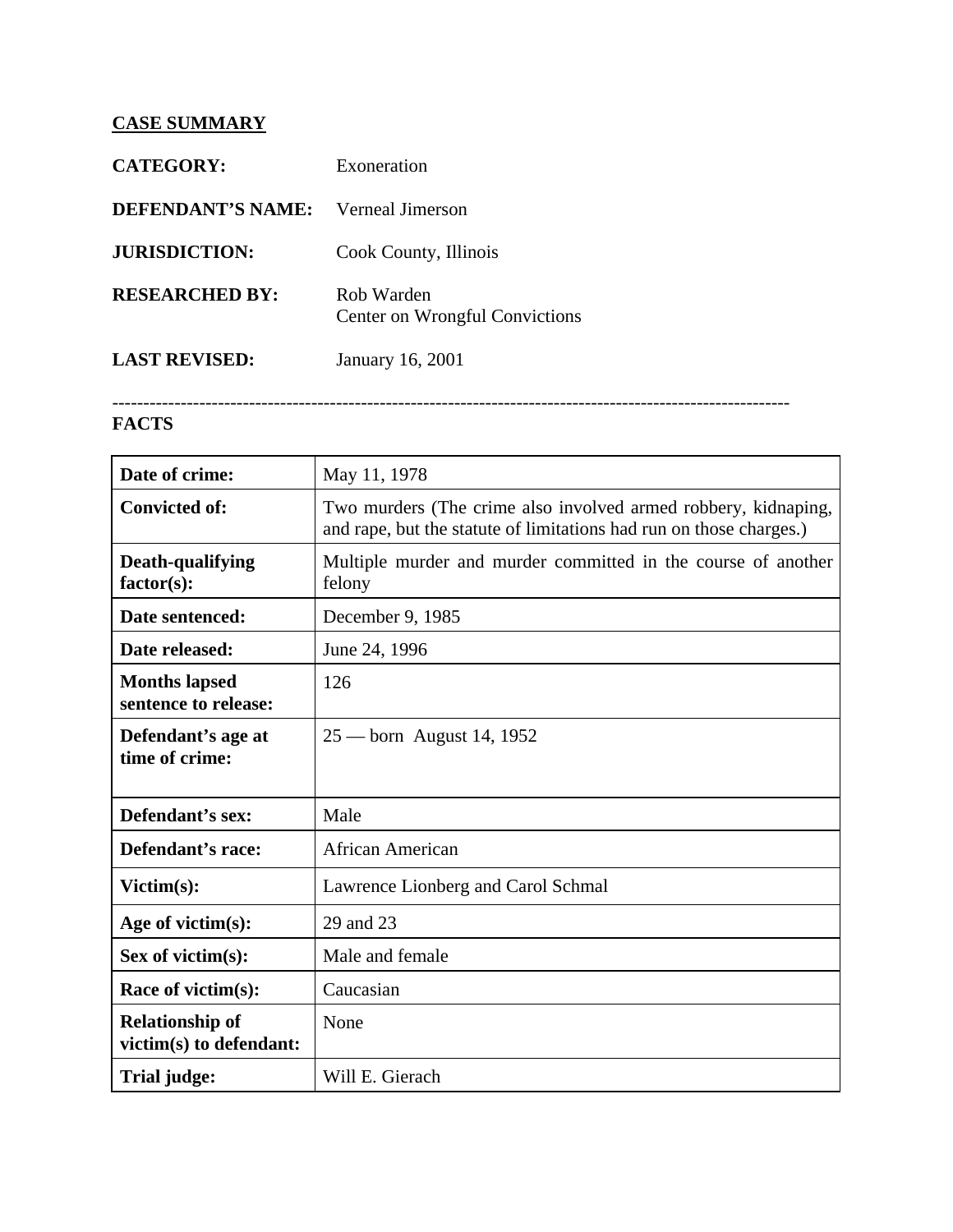| Prosecutor(s):                                                                             | J. Scott Arthur and Deborah Dooling                                                                                                                                                                                                                                                                                                                                                                                                                                                                                                                                                                                                                                                                                                                                                                                                                                                                                        |
|--------------------------------------------------------------------------------------------|----------------------------------------------------------------------------------------------------------------------------------------------------------------------------------------------------------------------------------------------------------------------------------------------------------------------------------------------------------------------------------------------------------------------------------------------------------------------------------------------------------------------------------------------------------------------------------------------------------------------------------------------------------------------------------------------------------------------------------------------------------------------------------------------------------------------------------------------------------------------------------------------------------------------------|
| Defense attorney(s):                                                                       | Earl Taylor                                                                                                                                                                                                                                                                                                                                                                                                                                                                                                                                                                                                                                                                                                                                                                                                                                                                                                                |
| Defendant's plea:                                                                          | Not guilty                                                                                                                                                                                                                                                                                                                                                                                                                                                                                                                                                                                                                                                                                                                                                                                                                                                                                                                 |
| Did defendant have an<br>opportunity plead<br>guilty in exchange for a<br>lesser sentence? | N <sub>o</sub>                                                                                                                                                                                                                                                                                                                                                                                                                                                                                                                                                                                                                                                                                                                                                                                                                                                                                                             |
| Was guilt phase bench<br>or jury?                                                          | Jury                                                                                                                                                                                                                                                                                                                                                                                                                                                                                                                                                                                                                                                                                                                                                                                                                                                                                                                       |
| Was sentencing bench<br>or jury?                                                           | Bench                                                                                                                                                                                                                                                                                                                                                                                                                                                                                                                                                                                                                                                                                                                                                                                                                                                                                                                      |
| <b>Summary of state's</b><br>theory of case at trial:                                      | Sometime after 2:30 a.m., Lawrence Lionberg and Carol Schmal,<br>who had just become engaged, were abducted from a gas station<br>near virtually all-white Homewood, Illinois, and taken by Jimerson<br>and co-defendants Dennis Williams, Kenneth Adams, and Willie<br>Rainge to an abandoned townhouse in virtually all-black East<br>Chicago Heights, where Schmal was raped seven times by the four<br>men and, along with Lionberg, shot to death. (All four men were<br>charged in 1978, but the man who was the prosecution's key<br>witness at that time could link only Williams, Adams, and Rainge<br>$-$ not Jimerson $-$ to the crime. Hence the charges against<br>Jimerson were dropped. He was charged again in 1985 based on<br>what later proved to be perjured testimony from a young woman<br>who claimed to have witnessed the crime and who had refused to<br>cooperate with the authorities earlier. |
| <b>Summary of defense:</b>                                                                 | Mistaken identity, absolute actual innocence.                                                                                                                                                                                                                                                                                                                                                                                                                                                                                                                                                                                                                                                                                                                                                                                                                                                                              |
| Did the defendant<br>confess or make an<br>inculpatory statement?                          | No                                                                                                                                                                                                                                                                                                                                                                                                                                                                                                                                                                                                                                                                                                                                                                                                                                                                                                                         |
| Did the defendant<br>testify at trial?                                                     | Yes. He stated that he had nothing to do with the crime and that he<br>was at home in Chicago with his wife and when the crime occurred.                                                                                                                                                                                                                                                                                                                                                                                                                                                                                                                                                                                                                                                                                                                                                                                   |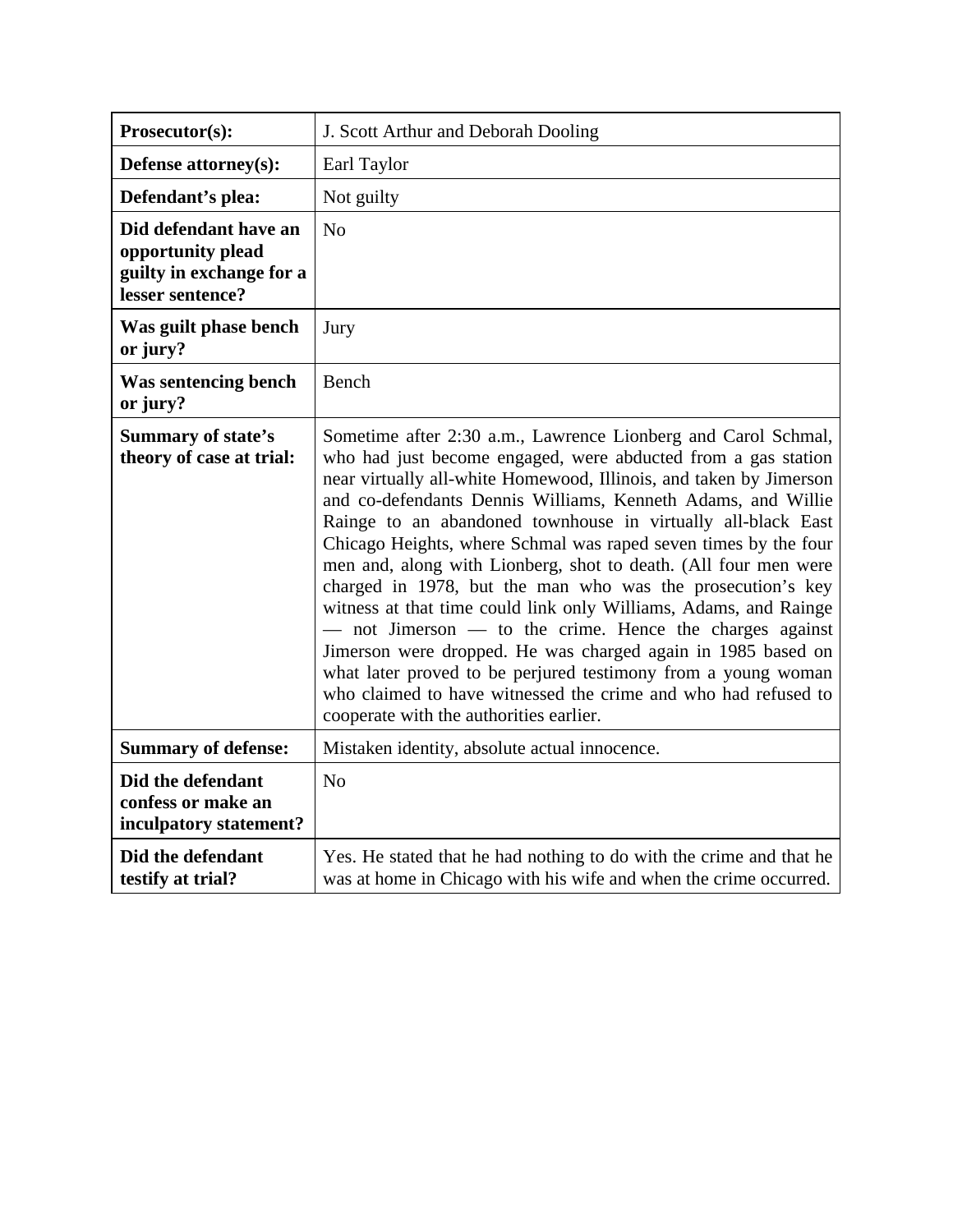| Was there eyewitness<br>testimony?                                                         | Paula Gray, a 17-year-old friend of the defendants, who claimed<br>that she witnessed the rape and murders by Jimerson, Williams,<br>Adams, Rainge was the prosecution's star witness. A man who<br>lived near the murder scene, Charles McCraney, and who had<br>previously testified that he has seen the three previously convicted<br>outside the abandoned townhouse about the time of the crime,<br>repeated that testimony, with certain inconsistencies, at Jimerson's<br>trial. Although he did testify that he had seen Jimerson at the scene,<br>his testimony corroborated Gray's purported the eyewitness<br>testimony. |
|--------------------------------------------------------------------------------------------|--------------------------------------------------------------------------------------------------------------------------------------------------------------------------------------------------------------------------------------------------------------------------------------------------------------------------------------------------------------------------------------------------------------------------------------------------------------------------------------------------------------------------------------------------------------------------------------------------------------------------------------|
| Was there serological<br>evidence?                                                         | Yes. State forensic serologist Michael Podlecki testified that<br>Jimerson had Type O blood and was a "secretor." The serologist<br>concluded that Jimerson was a possible source of bodily fluid found<br>on a vaginal smear recovered from Schmal's body.                                                                                                                                                                                                                                                                                                                                                                          |
| Was there hair or fiber<br>evidence?                                                       | Yes. Podlecki testified that hairs found in co-defendant Dennis<br>Williams's car, which allegedly was used in the kidnaping of the<br>victims, were consistent with the victims' hair.                                                                                                                                                                                                                                                                                                                                                                                                                                              |
| Was there other<br>physical evidence?                                                      | None purporting to link Jimerson or any of his co-defendants to the<br>crime.                                                                                                                                                                                                                                                                                                                                                                                                                                                                                                                                                        |
| Was there informant<br>testimony?                                                          | N <sub>o</sub>                                                                                                                                                                                                                                                                                                                                                                                                                                                                                                                                                                                                                       |
| Did the informant(s)<br>receive anything of<br>value for testifying?                       | Not applicable                                                                                                                                                                                                                                                                                                                                                                                                                                                                                                                                                                                                                       |
| Was there accomplice<br>testimony?                                                         | Yes. Paula Gray testified that she was present in the townhouse and<br>held a disposable cigarette lighter providing light while Schmal was<br>raped seven times, including twice by Jimerson.                                                                                                                                                                                                                                                                                                                                                                                                                                       |
| If so, does it appear<br>that the accomplice(s)<br>received any benefit<br>for testifying? | Yes. Gray, who had been serving a 50-year sentence for her role in<br>the murders, was released from prison on April 23, 1987. (She no<br>doubt would have been released earlier had she not been needed to<br>testify at the retrial of Dennis Williams, who was sentenced to<br>death a second time seven weeks before Gray's release.)                                                                                                                                                                                                                                                                                            |
| Was there a <i>Batson</i><br>issue?                                                        | N <sub>o</sub>                                                                                                                                                                                                                                                                                                                                                                                                                                                                                                                                                                                                                       |
| Was there a <i>Brady</i><br>issue?                                                         | N <sub>o</sub>                                                                                                                                                                                                                                                                                                                                                                                                                                                                                                                                                                                                                       |
| Was there evidence of<br>mental illness,<br>retardation, or<br>neurological damage?        | N <sub>o</sub>                                                                                                                                                                                                                                                                                                                                                                                                                                                                                                                                                                                                                       |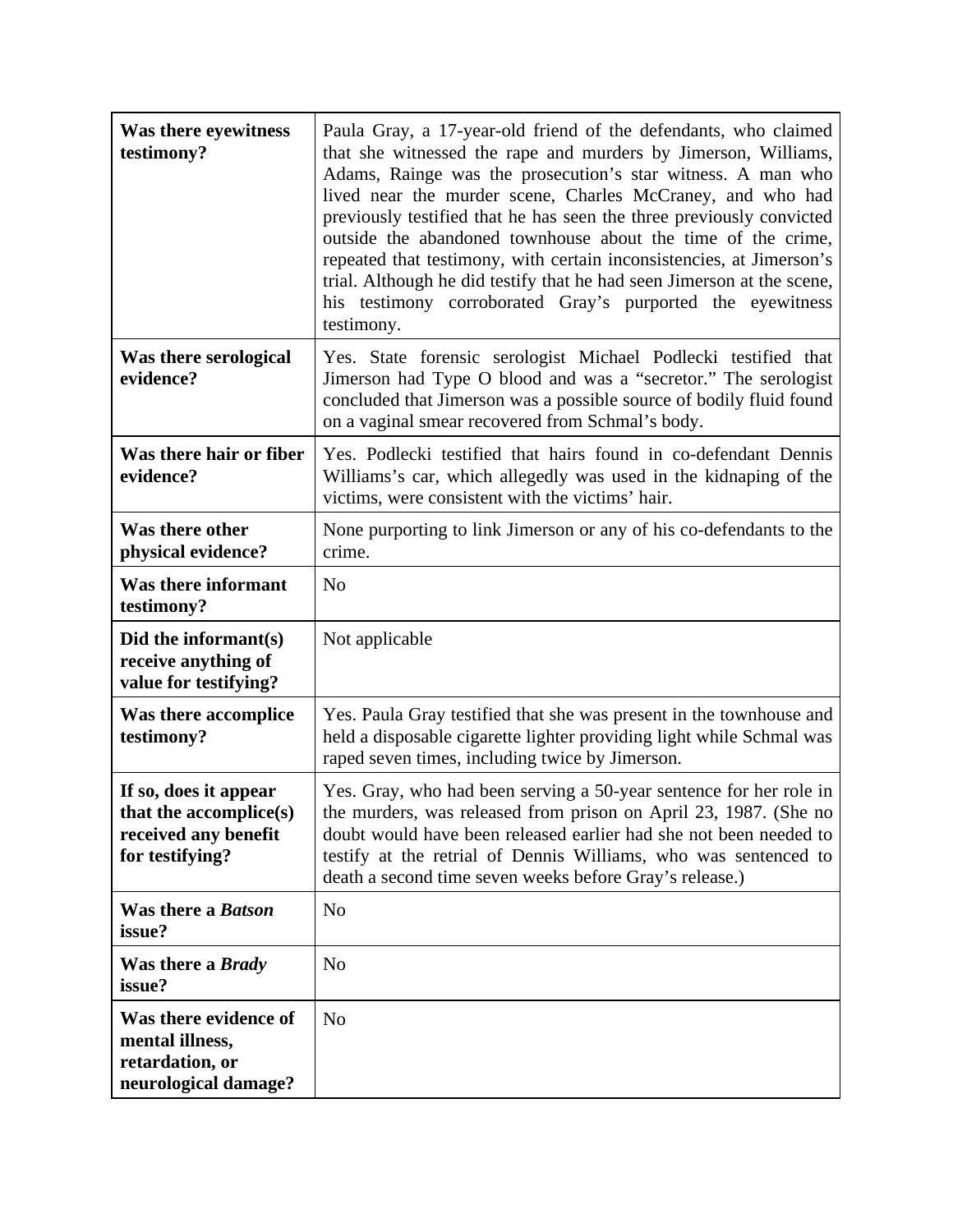| <b>Principal exculpatory</b><br>evidence at trial:                        | Jimerson's wife and sister-in-law corroborated his testimony that he<br>was at home in Chicago at the time of the crime. He had never been<br>convicted of a crime.                                                                                                                                                                                                                                                                                                                                                                                                                                                                                                                                                                                         |
|---------------------------------------------------------------------------|-------------------------------------------------------------------------------------------------------------------------------------------------------------------------------------------------------------------------------------------------------------------------------------------------------------------------------------------------------------------------------------------------------------------------------------------------------------------------------------------------------------------------------------------------------------------------------------------------------------------------------------------------------------------------------------------------------------------------------------------------------------|
| <b>Evidence introduced in</b><br>mitigation:                              | The Reverend Charles Nelson, pastor of the church attended in East<br>Chicago Heights, testified that he had known Jimerson and his<br>family for about 20 years. Jimerson had done maintenance work at<br>the church without charge. Nelson characterized Jimerson as<br>reliable and trustworthy. Allowed an opportunity for allocution,<br>Jimerson said he was innocent and that the trial jury had been<br>prejudiced against him.                                                                                                                                                                                                                                                                                                                     |
| Was there any<br>indication of bias on<br>the part of the trial<br>judge? | When Jimerson sought a post-conviction hearing on evidence that<br>the prosecution had failed to correct perjury by Paula Gray, Gierach<br>refused to hold a hearing. The Illinois Supreme Court latear found<br>the evidence that Gierach refused to hear substantial enough to<br>warrant a new trial.                                                                                                                                                                                                                                                                                                                                                                                                                                                    |
| Defendant's criminal<br>history:                                          | None                                                                                                                                                                                                                                                                                                                                                                                                                                                                                                                                                                                                                                                                                                                                                        |
| <b>Was police misconduct</b><br>an issue on appeal?                       | No. However, serious police misconduct came to light in 1996<br>when students working under Professor David Protess of the<br>Northwestern University Medill School of Journalism discovered a<br>file showing that on May 17, 1975, five days after the crime, a<br>witness had made a statement saying he had seen four men flee the<br>scene of the crime. The witness identified the four by name.<br>Ultimately, three of those men confessed — the fourth was<br>deceased — and DNA corroborated their confessions. After the<br>exoneration of Jimerson, Williams, Rainge, and Adams, Cook<br>County agreed to settle federal civil rights claims filed by the four<br>men for \$36 million, the largest civil rights settlement in U.S.<br>history. |
| Was prosecutorial<br>misconduct an issue?                                 | Yes. Jimerson's conviction was reversed by the Illinois Supreme<br>Court on May 25, 1995, because Assistant State's Attorneys J.<br>Scott Arthur and Deborah Dooling failed to correct perjury of Paula<br>Gray, who had denied that prosecutors had offered her anything in<br>exchange for her testimony when in fact they had promised to<br>secure her release from prison.                                                                                                                                                                                                                                                                                                                                                                             |
| Other major issues on<br>appeal:                                          | Ineffective assistance of counsel. Taylor, who had never tried a<br>capital case before, failed to impeach Paula Gray with prior<br>inconsistent statements that called her credibility into question.                                                                                                                                                                                                                                                                                                                                                                                                                                                                                                                                                      |